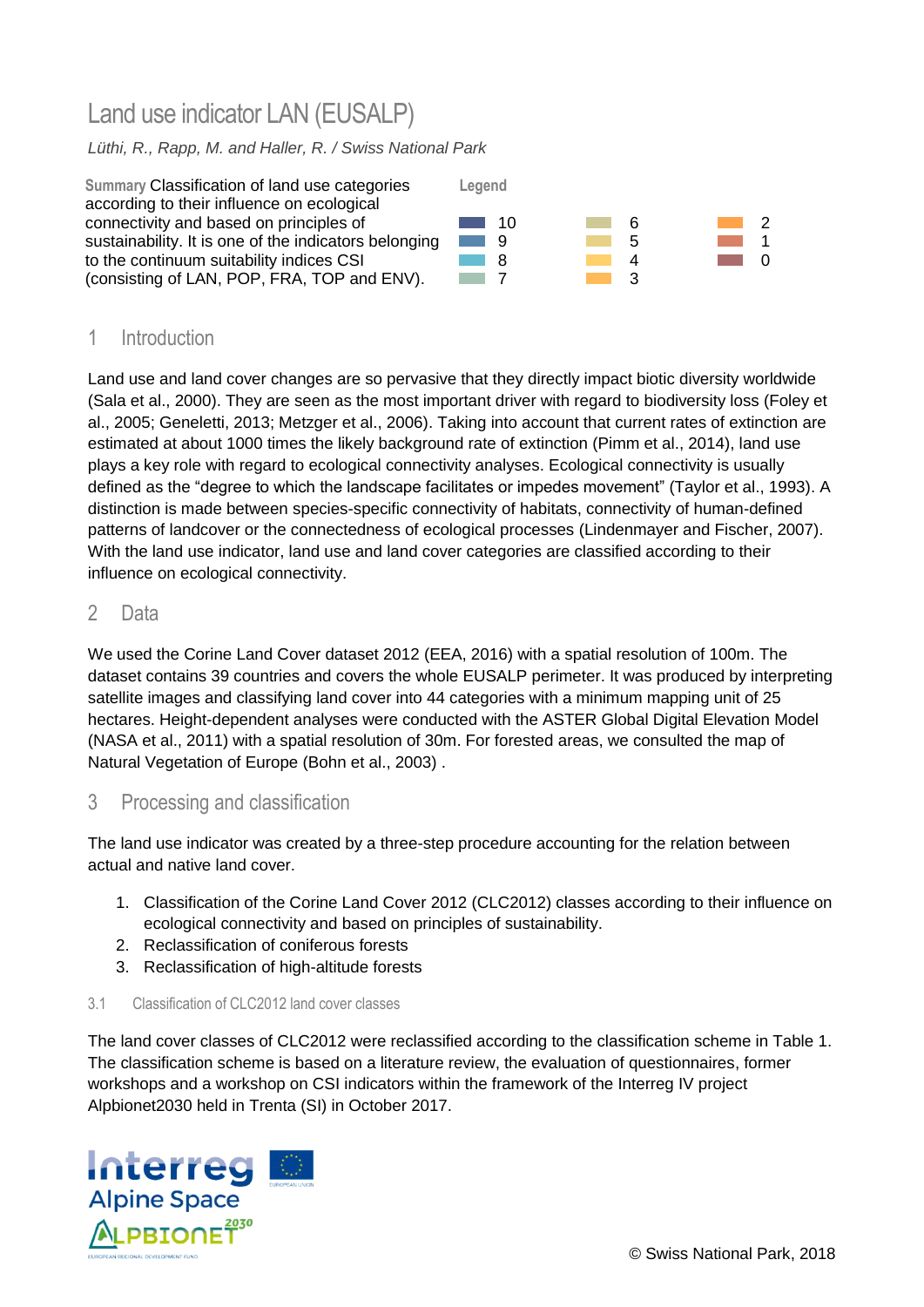

<span id="page-1-0"></span>Table 1: Land cover classification scheme.

| <b>Land Cover Class</b>                                                                       | Indicator value $(0 - 10)$ |
|-----------------------------------------------------------------------------------------------|----------------------------|
| 1.1.1. Continuous urban fabric                                                                | 0                          |
| 1.1.2. Discontinuous urban fabric                                                             | 0                          |
| 1.2.1. Industrial or commercial units                                                         | 0                          |
| 1.2.2. Road and rail networks and associated land                                             | 1                          |
| 1.2.3. Port areas                                                                             | 1                          |
| 1.2.4. Airports                                                                               | 0                          |
| 1.3.1. Mineral extraction sites                                                               | 2                          |
| 1.3.2. Dump sites                                                                             | 0                          |
| 1.3.3. Construction sites                                                                     | 0                          |
| 1.4.1. Green urban areas                                                                      | 2                          |
| 1.4.2. Sport and leisure facilities                                                           | 2                          |
| 2.1.1. Non-irrigated arable land                                                              | 4                          |
| 2.1.2. Permanently irrigated land                                                             | 2                          |
| 2.1.3. Rice fields                                                                            | 4                          |
| 2.2.1. Vineyards                                                                              | 4                          |
| 2.2.2. Fruit trees and berry plantations                                                      | 2                          |
| 2.2.3. Olive groves                                                                           | 4                          |
| 2.3.1. Pastures                                                                               | 5                          |
| 2.4.1. Annual crops associated with permanent crops                                           | 4                          |
| 2.4.2. Complex cultivation patterns                                                           | 2                          |
| 2.4.3. Land principally occupied by agriculture, with significant areas of natural vegetation | 6                          |
| 2.4.4. Agro-forestry areas                                                                    | 5                          |
| 3.1.1. Broad-leaved forest                                                                    | 7                          |
| 3.1.2. Coniferous forest                                                                      | 6                          |
| 3.1.3. Mixed forest                                                                           | $\overline{7}$             |
| 3.2.1. Natural grasslands                                                                     | 8                          |
| 3.2.2. Moors and heathland                                                                    | 10                         |
| 3.2.3. Sclerophyllous vegetation                                                              | 8                          |
| 3.2.4. Transitional woodland-shrub                                                            | 9                          |
| 3.3.1. Beaches, dunes, sands                                                                  | 7                          |
| 3.3.2. Bare rocks                                                                             | 7                          |
| 3.3.3. Sparsely vegetated areas                                                               | 8                          |
| 3.3.4. Burnt areas                                                                            | 8                          |
| 3.3.5. Glaciers and perpetual snow                                                            | $\overline{7}$             |
| 4.1.1. Inland marshes                                                                         | 10                         |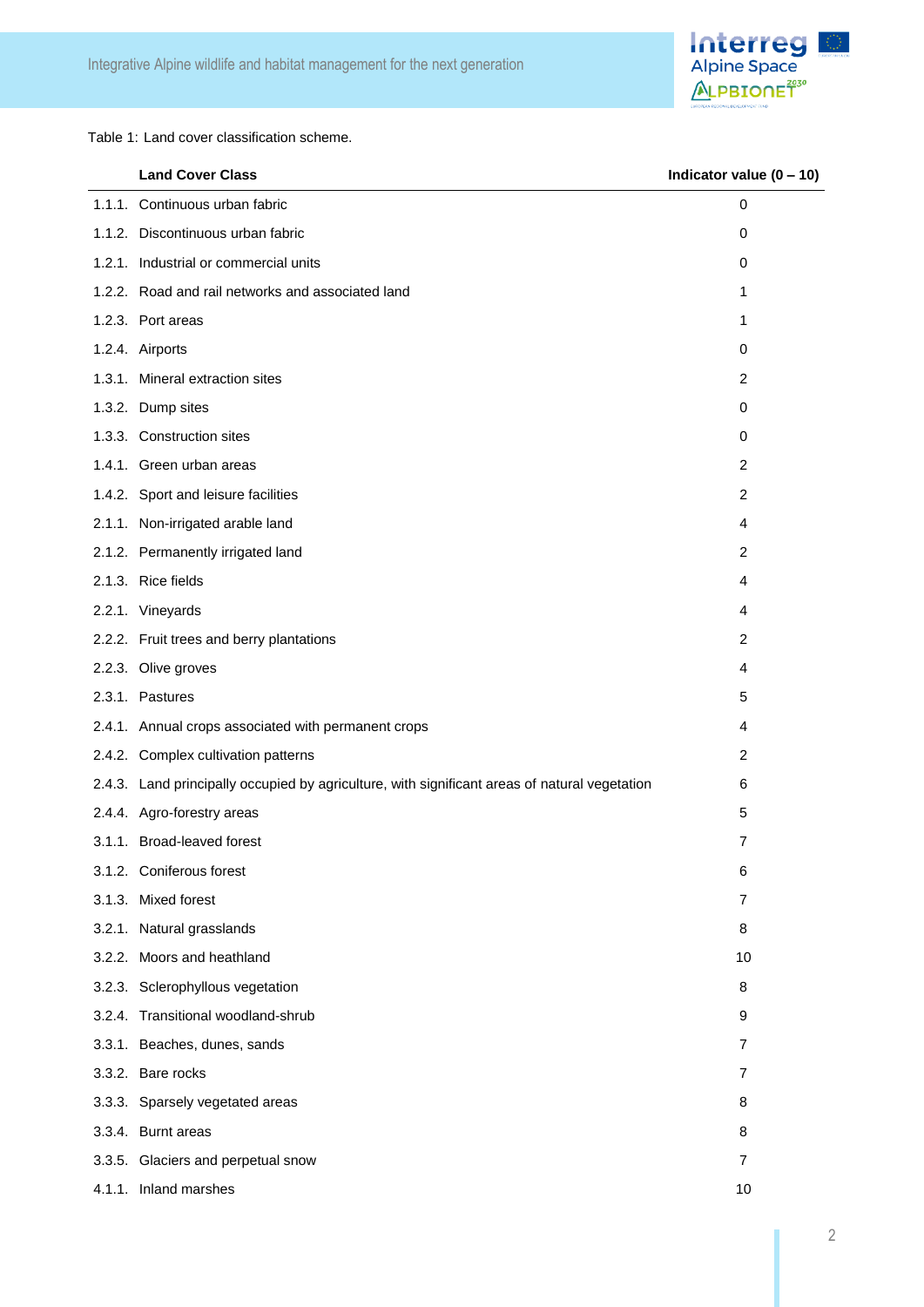Integrative Alpine wildlife and habitat management for the next generation



| <b>Land Cover Class</b> | Indicator v |
|-------------------------|-------------|
|                         |             |

| <b>Land Cover Class</b> | Indicator value $(0 - 10)$ |
|-------------------------|----------------------------|
| 4.1.2. Peat bogs        | 10                         |
| 4.2.1. Salt marshes     | 10                         |
| 4.2.2. Salines          | 10                         |
| 4.2.3. Intertidal flats | 10                         |
| 5.1.1. Water courses    | 8                          |
| 5.1.2. Water bodies     | 7                          |
| 5.2.1. Coastal lagoons  | 10                         |
| 5.2.2. Estuaries        | 10                         |
| 5.2.3. Sea and ocean    | 10                         |
|                         |                            |

#### 3.2 Reclassification of coniferous forests

Spruce monocultures and clear-cut areas are viewed as the main issues with regard to ecological connectivity in forests. Therefore, an attempt was made to differentiate between coniferous forests being the natural vegetation of an area and those areas which would not naturally be vegetated by coniferous forests. Coniferous forests located within an area where conifers would occur naturally (based on the map of natural vegetation of Europe) were classified as 7 and all other coniferous forests as 6.

#### 3.3 Reclassification of high-altitude forests

Assuming that forests at higher altitude are in a more natural state than those at lower altitudes, the following procedure has been applied to forested areas: for every pixel, the altitude corresponding to the 70th percentile of the altitudes of the surrounding 5km (10x10km) was determined and taken as a threshold for forests at higher altitudes. For this purpose, the ASTER Global Digital Elevation Model was used and clipped to the extent of forested areas. We considered classes 3.1.1., 3.1.2 and 3.1.3 of the CLC2012 dataset (see [Table 1\)](#page-1-0). The statistical analyses of the raster data were performed with the statistical software R (R Development Core Team, 2008). All forested areas at altitudes above the 70th percentile were classified at a value of 8.

## 4 References

Bohn, U., Neuhäusl, R., Gollub, G., Hettwer, C., Neuhäuszlova, Z., Raus, T., Schlüter, H., Weber, H., 2003, Karte der natürlichen Vegetation Europas / Map of the Natural Vegetation of Europe. Maßstab / Scale 1 : 2 500 000. (Federal Agency for Nature Conservation Germany, ed.), Landwirtschaftsverlag, Münster.

EEA, 2016, Corine Land Cover (CLC) 2012, Version 18.5.1.

Foley, J. A., DeFries, R., Asner, G. P., Barford, C., Bonan, G., Carpenter, S. R., Chapin, F. S., Coe, M. T., Daily, G. C., Gibbs, H. K., 2005, Global consequences of land use, *science* **309**(5734)**:**570-574.

Geneletti, D., 2013, Assessing the impact of alternative land-use zoning policies on future ecosystem services, *Environmental Impact Assessment Review* **40:**25-35.

- Lindenmayer, D. B., Fischer, J., 2007, Tackling the habitat fragmentation panchreston, *Trends in Ecology & Evolution* **22**(3)**:**127-132.
- Metzger, M., Rounsevell, M., Acosta-Michlik, L., Leemans, R., Schröter, D., 2006, The vulnerability of ecosystem services to land use change, *Agriculture, ecosystems & environment* **114**(1)**:**69-85.

NASA, METI, AIST, Japan Spacesystems, U.S./Japan ASTER Science Team 2011, ASTER Global Digital Elevation Model V002.